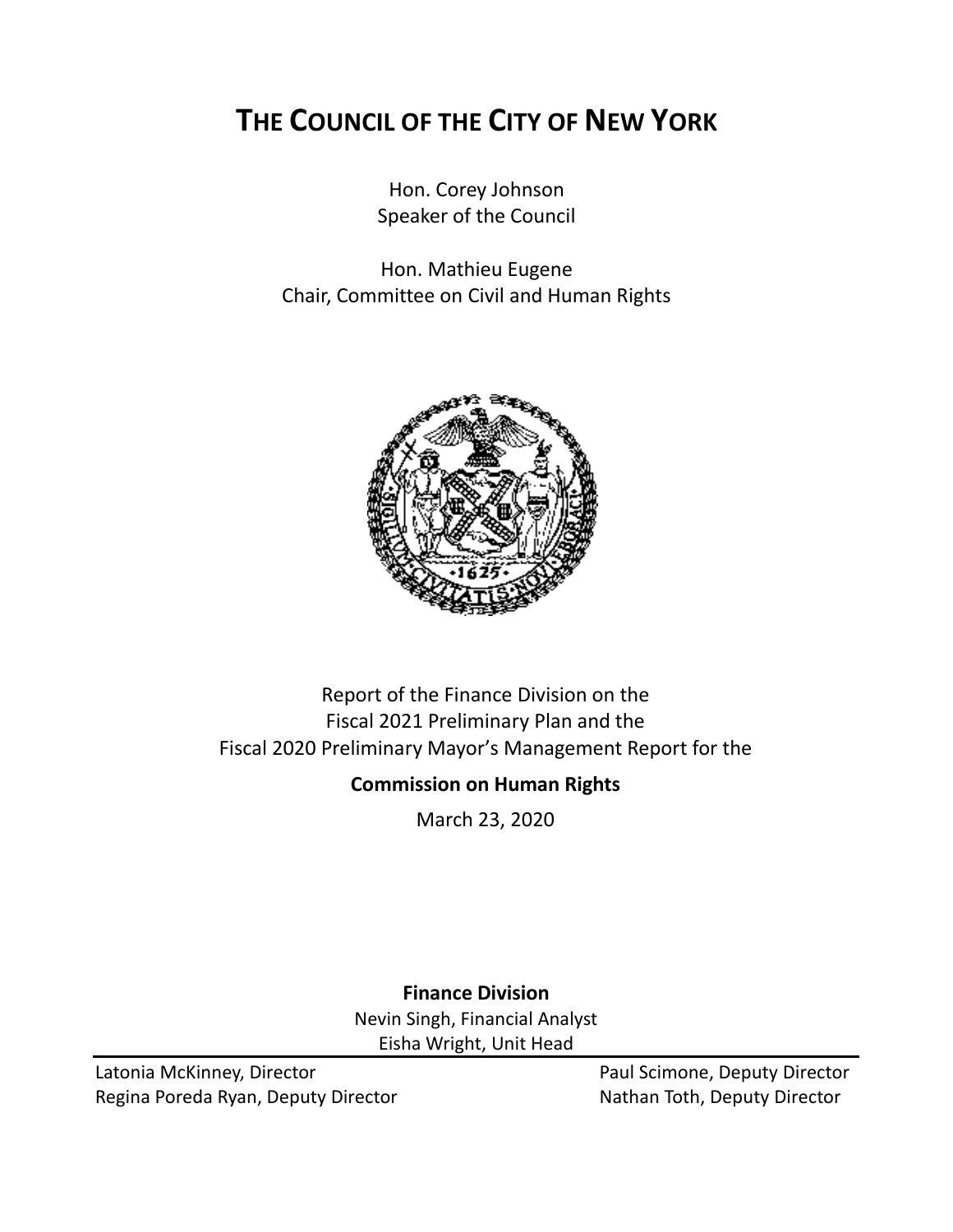# **Table of Contents**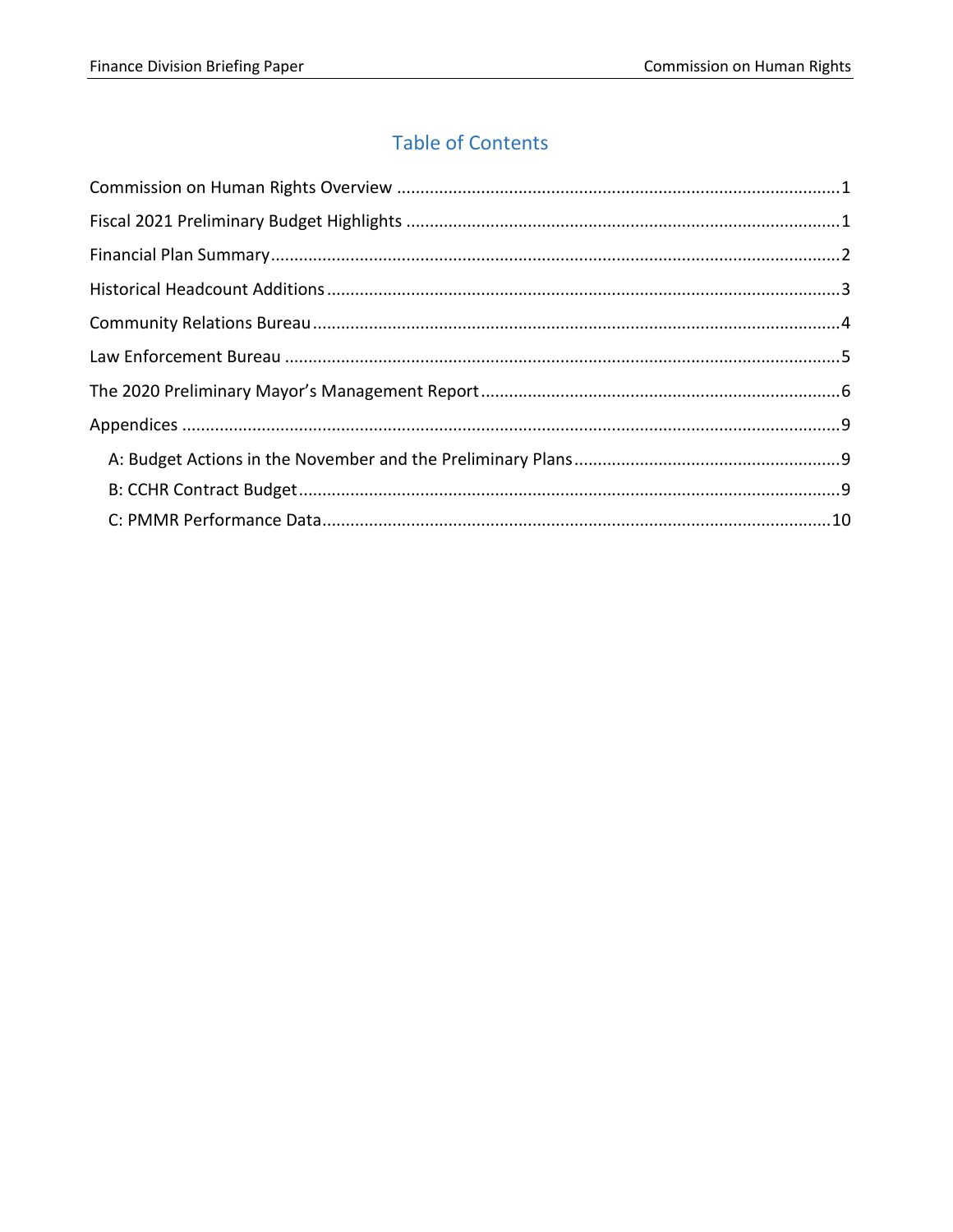#### <span id="page-2-0"></span>Commission on Human Rights Overview

The New York City Commission on Human Rights (CCHR or the Commission) enforces the New York City Human Rights Law (NYCHRL), one of the most comprehensive laws of its kind in the country. The NYCHRL protects individuals from discrimination in employment, housing, and public accommodations. CCHR enforces the law and implements civil rights policies, but also conducts outreach to the public through media campaigns, community engagement, and education.

NYCHRL requires that discrimination complaints must be filed within one year of the last alleged act of discrimination, or three years for gender-based harassment. The protected classes include discrimination based age, religion/creed, color, race, gender, gender identity, sexual orientation, disability, national origin, citizenship status, marital or partnership status, pregnancy, and status as a military service member or veteran. Protections in employment further extend to arrest record, caregiver status, credit history, unemployment status, salary history, and status as a victim of domestic violence or sex offenses. Additionally, protections in housing extend to occupation, source of income, presence of children, and status as a victim of domestic violence or sex offenses.

Structurally, the Commission has three bureaus: the Law Enforcement Bureau (LEB), the Community Relations Bureau (CRB), and the Executive Office. LEB is responsible for enforcing human rights laws by investigating alleged violations, negotiating matters, providing early intervention services, and prosecuting cases before an independent judge. CRB develops relationships with the public through education, community events, and partnerships with small businesses to build awareness of human rights in the City. The Executive Office is the policy arm of the agency: it analyzes key issues, publishes reports, and implements new laws and legal guidance, and issues decisions.

This report provides a review of CCHR's Fiscal 2021 Preliminary Budget and the Fiscal 2020 Preliminary Mayor's Management Report (PMMR). The first section presents highlights and budget changes to the Fiscal 2020 and Fiscal 2021 Budgets. The second section provides an overview of the Commission's headcount and a review of the Fiscal 2020 PMMR.

#### <span id="page-2-1"></span>Fiscal 2021 Preliminary Budget Highlights

The Fiscal 2021 Preliminary Budget totals \$14.3 million, including \$12.1 million for Personal Services (PS) and \$2.2 million in Other Than Personal Services (OTPS). The Fiscal 2021 Preliminary Budget shows an increase of \$140,000, or slightly less than one percent, when compared to the \$14.2 million Fiscal 2020 Adopted Budget. The increase represents a minimal change for the Commission, and is primarily due to collective bargaining adjustments. See Appendix A for a list of all the changes to the Fiscal 2020 and Fiscal 2021 Budgets since adoption of the Fiscal 2020 Budget.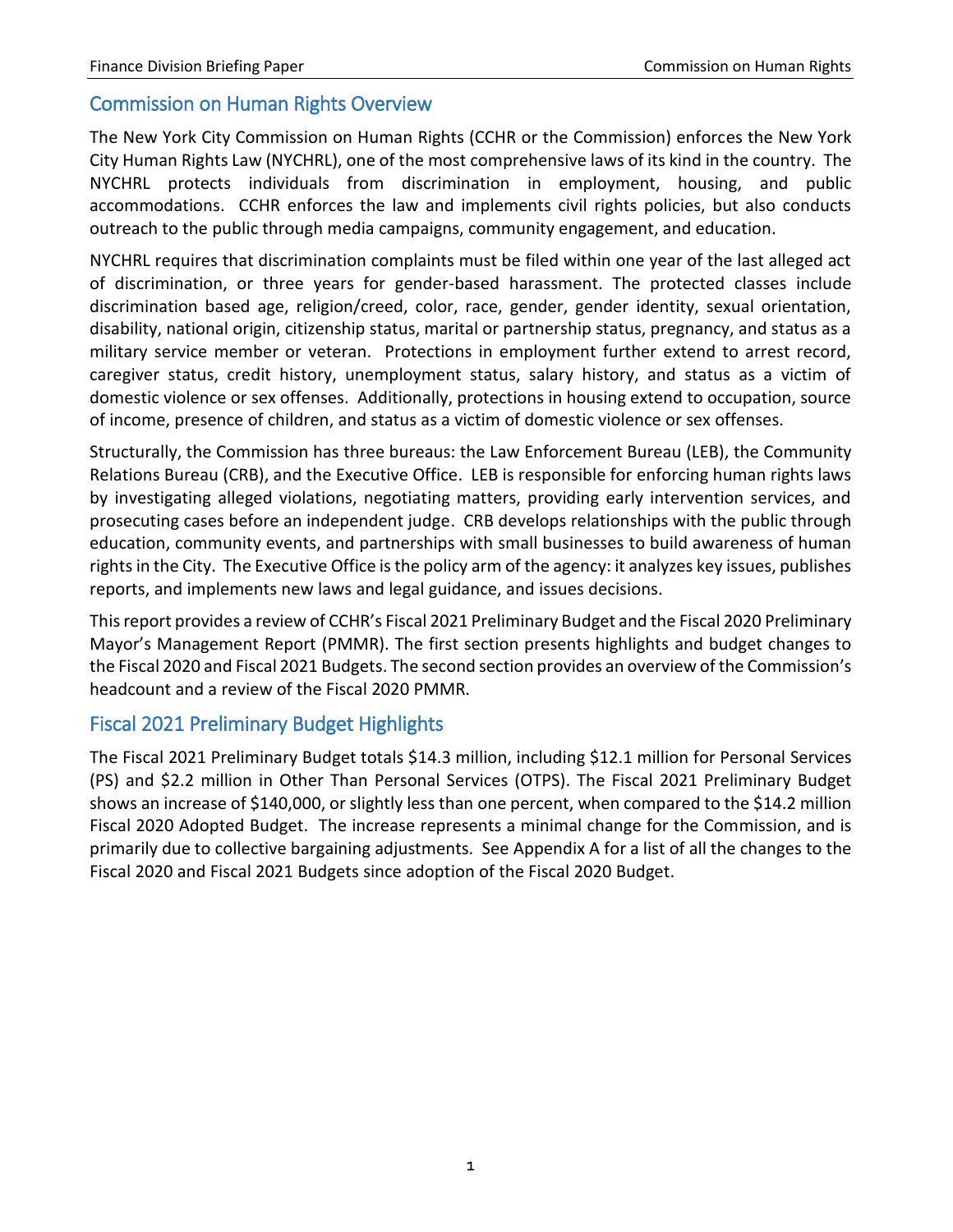

## **CCHR Budget by Year, Fiscal 2018-2021**

## <span id="page-3-0"></span>Financial Plan Summary

The Financial Plan Summary below provides details on the expense budget, funding sources, and headcount. The changes in the budget include only a couple major changes: a \$232,152 increase in spending on salaries, and a \$90,000 decrease in contract spending. The salary costs continue to provide funding for 160 positions, but the increase is due to collective bargaining and other salary adjustments. The two new budget actions for Fiscal 2021 occurred in the November 2019 Financial Plan which added approximately \$158,000 for collective bargaining, and a savings of \$3,000 from a phone plan review. A full list of actions can be found in Appendix A.

CCHR's budget supports 160 full-time positions, and four part-time, or full-time equivalent, positions. The headcount is divided into two sections, the largest of which is the Law Enforcement Program with 111 positions. The remaining 49 positions are divided into the following divisions: 24 positions in the Executive Office, 20 in the Community Relations Bureau, two in Management Information Services, two in the Public Information Division, and one in the Financial Management Division. The actual headcount, as of December 2019, was 129 personnel, indicating 31 vacancies.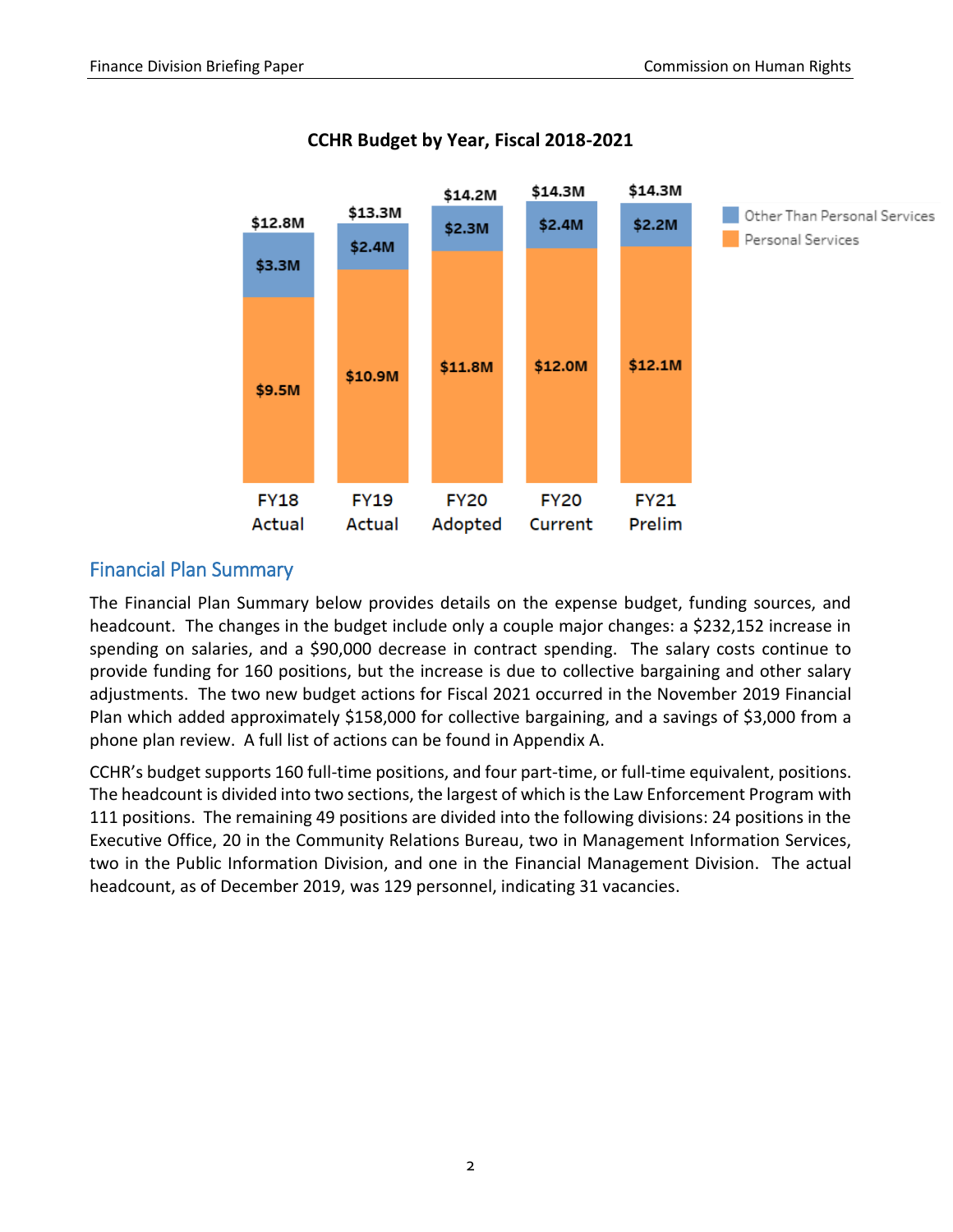| <b>CCHR</b> Financial Summary         |             |             |             |                         |             |             |
|---------------------------------------|-------------|-------------|-------------|-------------------------|-------------|-------------|
| <b>Dollars in Thousands</b>           |             |             |             |                         |             |             |
|                                       | <b>FY18</b> | <b>FY19</b> | <b>FY20</b> | <b>Preliminary Plan</b> |             | *Difference |
|                                       | Actual      | Actual      | Adopted     | <b>FY20</b>             | <b>FY21</b> | FY20-21     |
| Spending                              |             |             |             |                         |             |             |
| <b>Personal Services</b>              | \$9,457     | \$10,888    | \$11,843    | \$11,986                | \$12,075    | \$233       |
| <b>Other Than Personal Services</b>   | 3,301       | 2,369       | 2,315       | 2,363                   | 2,222       | (93)        |
| <b>TOTAL</b>                          | \$12,758    | \$13,257    | \$14,157    | \$14,350                | \$14,297    | \$140       |
| <b>Personal Services</b>              |             |             |             |                         |             |             |
| <b>Full-Time Salaried - Civilian</b>  | \$9,169     | \$10,441    | \$11,431    | \$11,575                | \$11,663    | \$232       |
| <b>Additional Gross Pay</b>           | 228         | 376         | 250         | 250                     | 250         | 0           |
| Overtime - Civilian                   | 11          | 3           | 15          | 15                      | 15          | 0           |
| Unsalaried and Other P.S.             | 49          | 68          | 147         | 147                     | 148         | 1           |
| <b>SUBTOTAL</b>                       | \$9,457     | \$10,888    | \$11,843    | \$11,986                | \$12,075    | \$233       |
| <b>Other Than Personal Services</b>   |             |             |             |                         |             |             |
| Other Services & Charges              | \$1,423     | \$1,290     | \$1,440     | \$1,223                 | \$1,437     | (53)        |
| <b>Contractual Services</b>           | 1,084       | 830         | 668         | 862                     | 578         | (90)        |
| Property, Equipment, & Supplies       | 794         | 249         | 207         | 278                     | 207         | 0           |
| <b>SUBTOTAL</b>                       | \$3,301     | \$2,369     | \$2,315     | \$2,363                 | \$2,222     | (\$93)      |
| <b>TOTAL</b>                          | \$12,758    | \$13,257    | \$14,157    | \$14,350                | \$14,297    | \$140       |
| <b>Funding</b>                        |             |             |             |                         |             |             |
| City Funds                            |             |             | \$14,157    | \$14,303                | \$14,297    | \$140       |
| State                                 |             |             | $\Omega$    | 47                      | $\Omega$    | 0           |
| <b>TOTAL</b>                          | \$12,758    | \$13,257    | \$14,157    | \$14,350                | \$14,297    | \$140       |
| <b>Budgeted Headcount</b>             |             |             |             |                         |             |             |
| <b>Full-Time Positions - Civilian</b> | 140         | 129         | 160         | 160                     | 160         | 0           |
| <b>TOTAL</b>                          | 140         | 129         | 160         | 160                     | 160         | 0           |

*\*The difference of Fiscal 2020 Adopted Budget compared to Fiscal 2021 Preliminary Budget.*

#### <span id="page-4-0"></span>Historical Headcount Additions

In the Fiscal 2021 Preliminary Budget, there were no significant additions to the Commission's budget or headcount. Although the headcount has not changed in this financial plan, CCHR's significantly expanded its capabilities between 2015 and 2018. The table below shows new needs that expanded CCHR's headcount since the beginning of the current mayoral administration.

#### **New Need Headcount Additions CY 2015-2018**

| Year | Description                                      | <b>Positions</b> |
|------|--------------------------------------------------|------------------|
| 2015 | Expansion of Commission on Human Rights          | 32               |
|      | <b>IT Staff</b>                                  | 2                |
| 2016 | <b>Baseline Positions</b>                        | 20               |
|      | Deputy Commissioner for Strategic Initiatives    | 1                |
| 2017 | Immigration and Human Rights Hotline Call Takers | 8                |
|      | Law Enforcement Bureau Expansion                 | 26               |
| 2018 | Sexual Harrassment and Retaliation Unit          | 4                |
|      | <b>Grand Total</b>                               | 93               |

Through advocacy supported by the Council, significant headcount additions were funded in the Fiscal 2016 Adopted Budget and Fiscal 2017 Preliminary Budget. The 54 positions allowed the Commission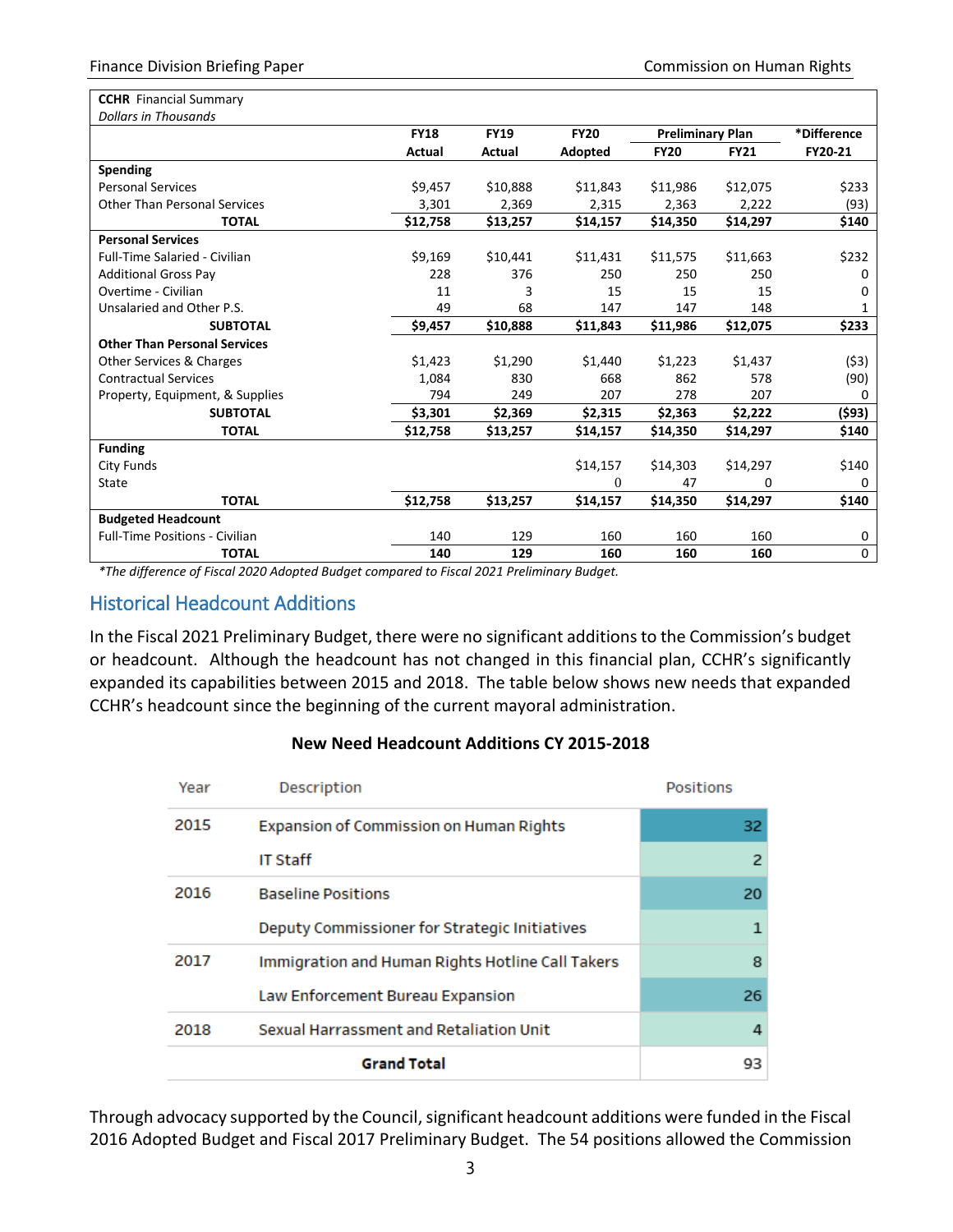to, at the time, increase its headcount by approximately 80 percent. CCHR was able to allocate staff in all areas of its organization, enhancing efforts to implement the NYCHRL, initiate investigations, and conduct outreach to communities. For example, by adding staff to increase outreach, in Fiscal 2019 CCHR received an agency high of 9,000 inquiries regarding discriminatory harassment.

Following the large expansion, were two additions for a total of nine personnel: one Deputy Commissioner position responsible for strategic partnerships and policy development, and eight call takers for incoming calls regarding discrimination and bias that increased following the 2016 presidential election. In the Fiscal 2018 Adopted Budget, CCHR received an increase in headcount of 26 positions for its Law Enforcement Bureau. This allowed for a restructuring of this division and helped to reduce caseloads.

Lastly, one year later, in the Fiscal 2019 Adopted Budget the Commission received four positions to create a Sexual Harassment and Retaliation Unit to focus specifically on sexual harassment in the private sector, and which in 2019, launched an online training module for all employers with 15 or more employees to complete annually. In total, these headcount changes allowed CCHR to more than double its headcount to the current 160 personnel.

## <span id="page-5-0"></span>Community Relations Bureau

Through the Community Relations Bureau, the Commission educates New Yorkers about their rights and responsibilities under NYCHRL, and seeks to increase community awareness of the law. The CRB provides services through the Commission's five borough-based community service centers. Services provided at the service centers includes regularly scheduled workshops and trainings on the human rights law, as well as tailored workshops on specific discriminatory topics. The Fiscal 2021 Budget for CRB is \$2.9 million.

The Bias Response Team, part of the CRB, responds to incidents of hate and discrimination. According to the PMMR, in Fiscal 2018 there were 146 responses, which increased to 235 responses in Fiscal 2019, including reponses to multiple incidents of hate violence and harassment. Further, the first four months of Fiscal 2020 saw responses to 124 incidents, a 20 percent increase from the previous year over the same period. In response to recent anti-Semitic incidents, the CRB developed print and digital materials to advertise the NYCHRL and provide contact information for CCHR. In addition, several trainings and community events were held.

The Community Relations Bureau held 3,060 workshops and presentations in Fiscal 2019, including 266 to reach young people. Two new youth workshops were developed regarding the NYCHRL and on discrimination based on race and color. Although the number of total workshops decreased from Fiscal 2018, the number of people reached increased due to CCHR presentations being held at larger events.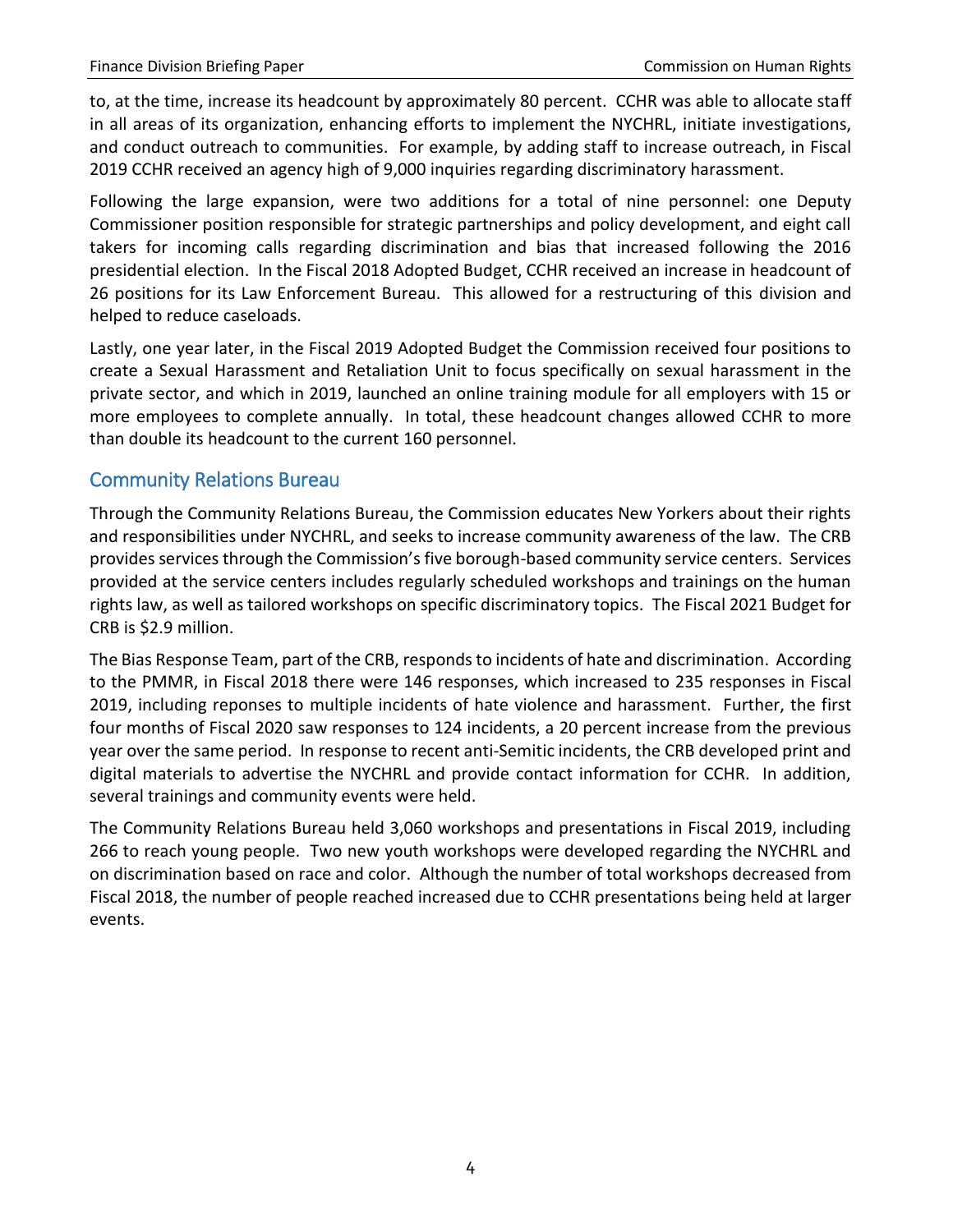

**People Reached by CRB Increases Each Year**

#### <span id="page-6-0"></span>Law Enforcement Bureau

As the City's civil law enforcement agency, the Law Enforcement Bureau takes discrimination complaints from the public, initiates investigations and identifies entities that are breaking the law through its internal testing program. Cases where LEB finds probable cause for unlawful discriminatory practice are either mediated by its Office of Mediation and Conflict Resolution or prosecuted by LEB in the Office of Administrative Trials and Hearings. The Law Enforcement Bureau's budget for Fiscal 2021 is \$6.3 million, representing 44 percent of the agency's total budget.

For Fiscal 2019, CCHR filed 792 complaints, of which the most common reasons include 17 percent of complaints filed for disability discrimination, 15 percent for race discrimination, 15 percent for gender discrimination, and 8 percent for national origin claims. Out of the 986 closed complaints in Fiscal 2019, LEB settled or found probable cause in 37 percent of cases. The remaining cases were withdrawn, closed for administrative reasons, or found to have no probable cause.



**Outcome of Closed Complaints FY17-FY19**

The Law Enforcement Bureau also performs self-initiated investigations by having testers contact organizations or public accommodations to ascertain whether bias exists towards different protected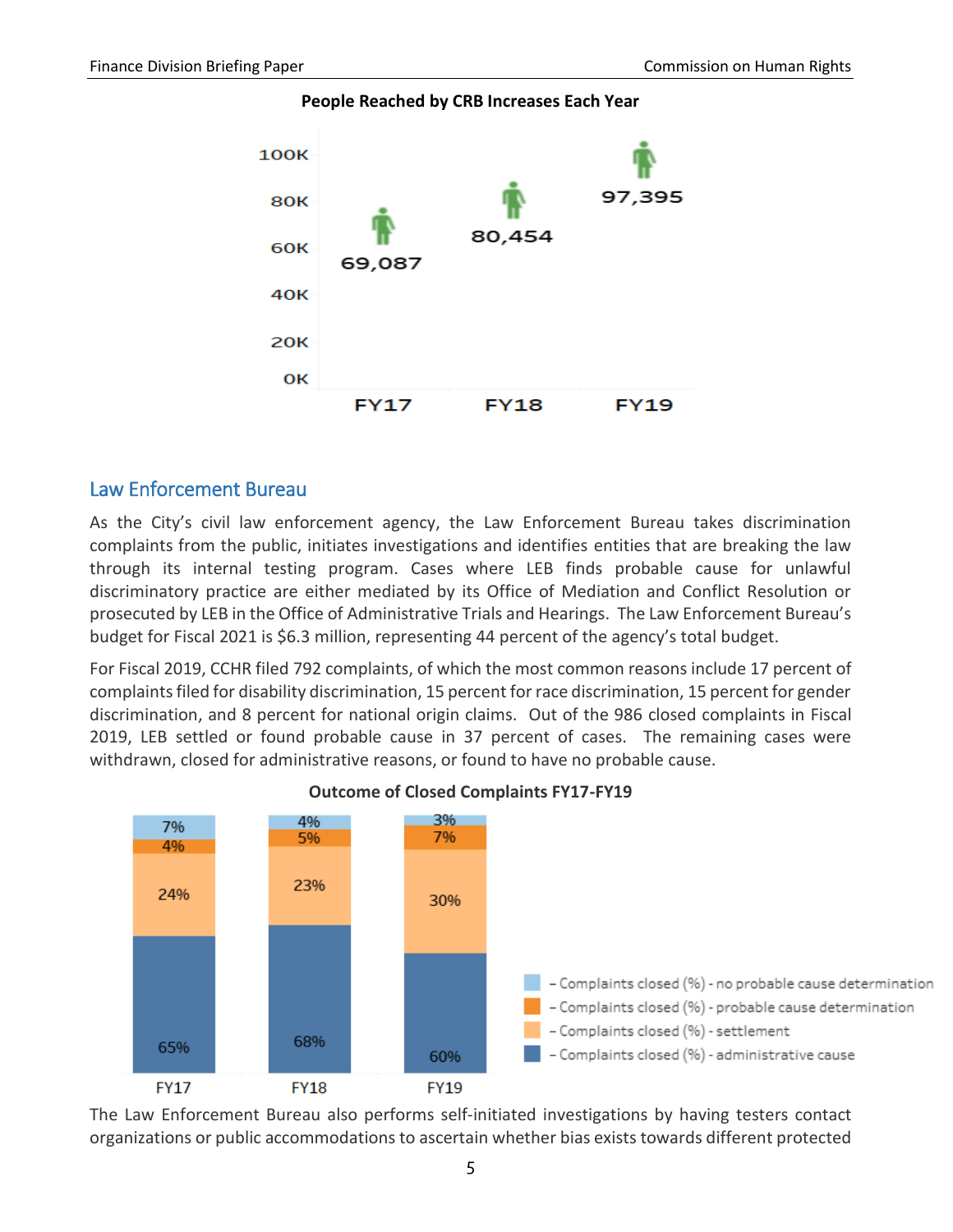classes. In Fiscal 2019, CCHR tested 899 entities and filed 56 complaints, indicating that six percent of entities allegedly committed some form of discrimination. The primary source of discrimination was for employment with 41 complaints filed, followed by housing with 13, and public accommodations with two complaints.

In addition, rapid intervention in a potential case is managed by LEB through three units: the Early Intervention Unit, the Source of Income Unit, and the Gender-Based Harassment Unit. These units seek to address issues quickly by sending cease and desist letters and mandating trainings, which helps to avoid lengthy investigations and also aids the complainant in seeking redress for necessary accommodations. For example, the Source of Income Unit may support a person in finding housing by negotiating a settlement with landlords discriminating against the use of housing vouchers.

## <span id="page-7-0"></span>The 2020 Preliminary Mayor's Management Report

CCHR has two service goals, which are 1) enforce the City's Human Rights Law and 2) educate the community on the Human Rights Law. CCHR collects data on its caseload and community awareness efforts and reports the data in the PMMR.

- In the first four months of Fiscal 2020, CCHR opened 366 matters, which includes several types of cases: pre-complaint investigations, matters undergoing testing, cases in which a complaint was filed, and cases in which a complaint is in the process of being drafted. This is a decrease of 38 percent from the 590 cases opened in the same period for Fiscal 2019. The PMMR does not offer an explanation for the decrease.
- The number of inquiries received for Fiscal 2019 reached a record high for the agency at 9,804. The predominant jurisdictions these inquiries related to include 967 disability inquiries, 602 race inquiries, 563 gender related inquiries, and 495 source of income inquiries.



#### **Inquiries Received and Matters Initiated FY18-FY19**

 Complaints filed remained relatively stable at 792 complaints in Fiscal 2019, although complaints closed increased 35 percent to 986. Of the complaints closed 296 were settled and 18 were determined to have probable cause. However, complaints closed due to administrative cause increased from 497 to 592, although this may be due to the higher number complaints closed in total.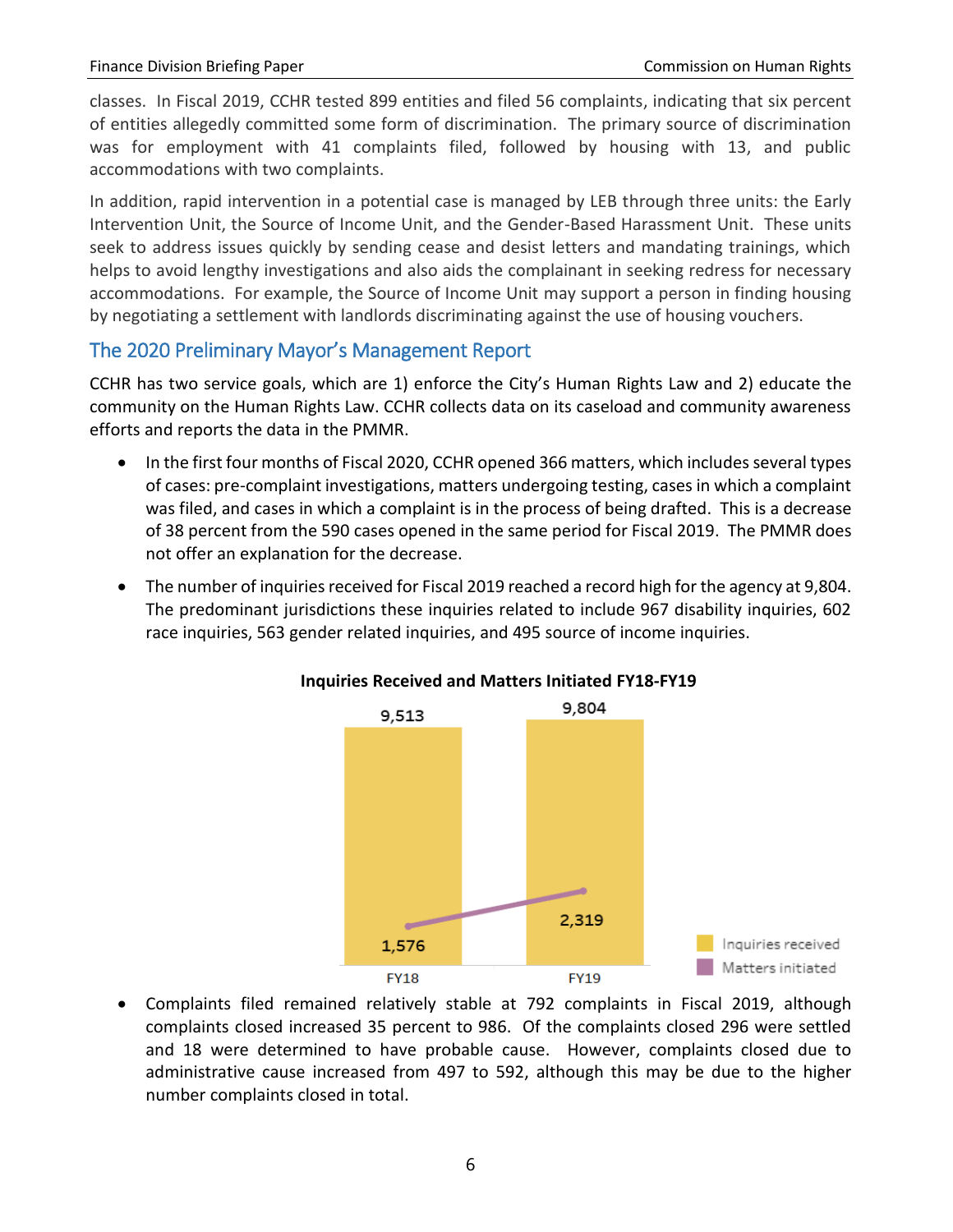The average age of case in days increased from 553 to 576 days in Fiscal 2019. And the first four months of Fiscal 2020 saw a further increase to 612 days, or roughly 20 months. This has been of particular concern for the Council; although CCHR has onboarded new staff, the number of complaints received has also risen.



**Average Ave in Days of Complaints FY17-FY19**

- In the first four months of Fiscal 2020, LEB tested 410 entities and filed seven Commissioninitiated complaints compared to 10 for the same period last fiscal year.
- The total value of damages for complainants in Fiscal 2019 was \$5.3 million, an increase of 40 percent. In addition, the first four months of Fiscal 2020 saw a further increase from the same period in Fiscal 2019, from \$1.3 million to \$2.1 million.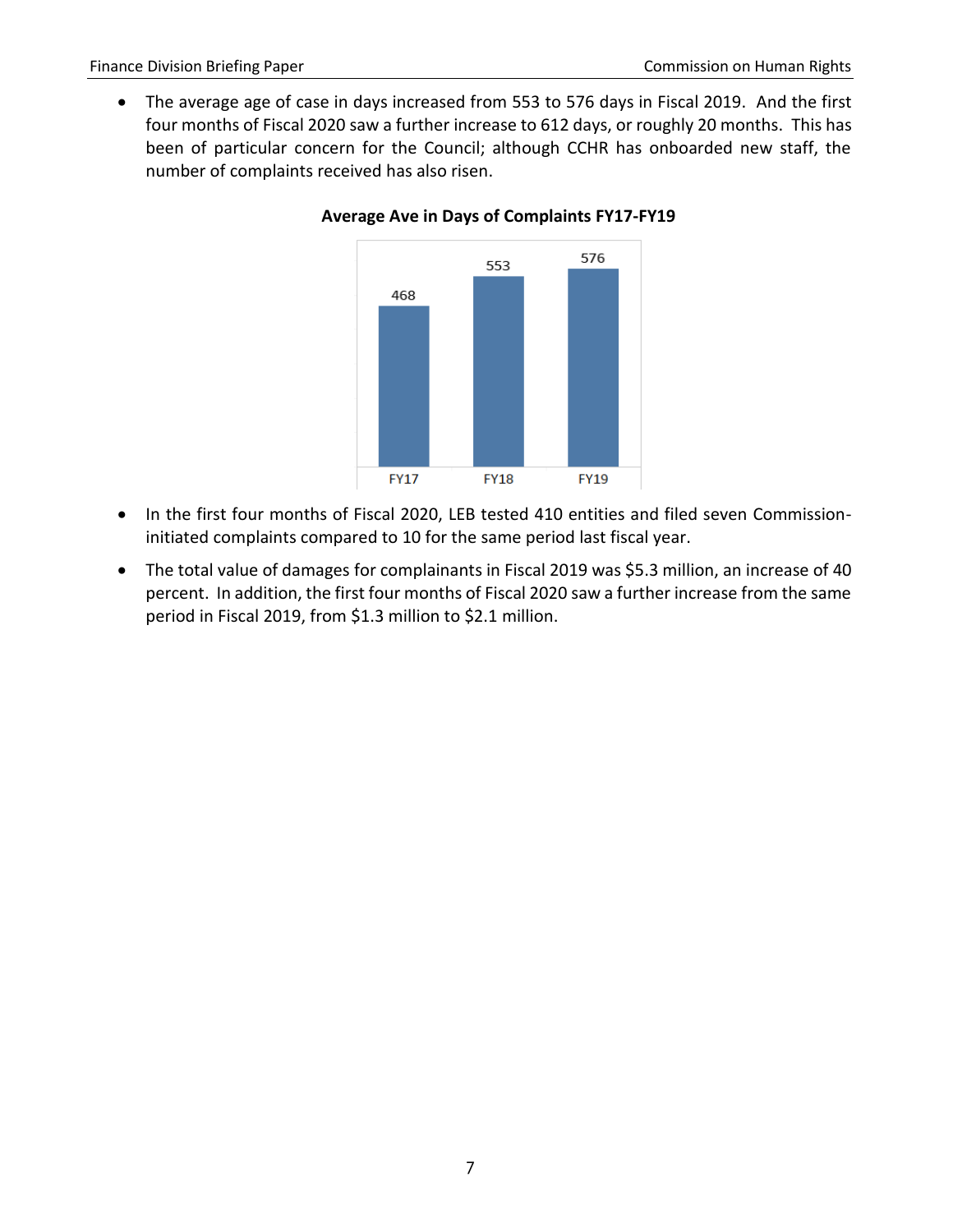

#### **Value of Imposed Damages FY17-FY19**

- To increase awareness, CCHR conducted 3,060 conferences, workshops, and trainings in Fiscal 2019 which was an increase from the previous fiscal year. However, the first four months of Fiscal 2020 saw a decline from the same period in Fiscal 2019, from 1,051 to 484. However, due to larger events, the number of people served only decreased slightly from approximately 42,000 to 39,000. The number of youth-based sessions increased from 48 to 52.
- CCHR's goal to provide services to all New Yorkers, regardless of language, is illustrated through the 1,677 completed requests for interpretation in Fiscal 2019. CCHR has accomplished this through its efforts in hiring staff who speak more than 35 languages.
- The average wait time when reaching CCHR customer service agents by phone was six minutes in Fiscal 2019, remaining unchanged from the previous fiscal year.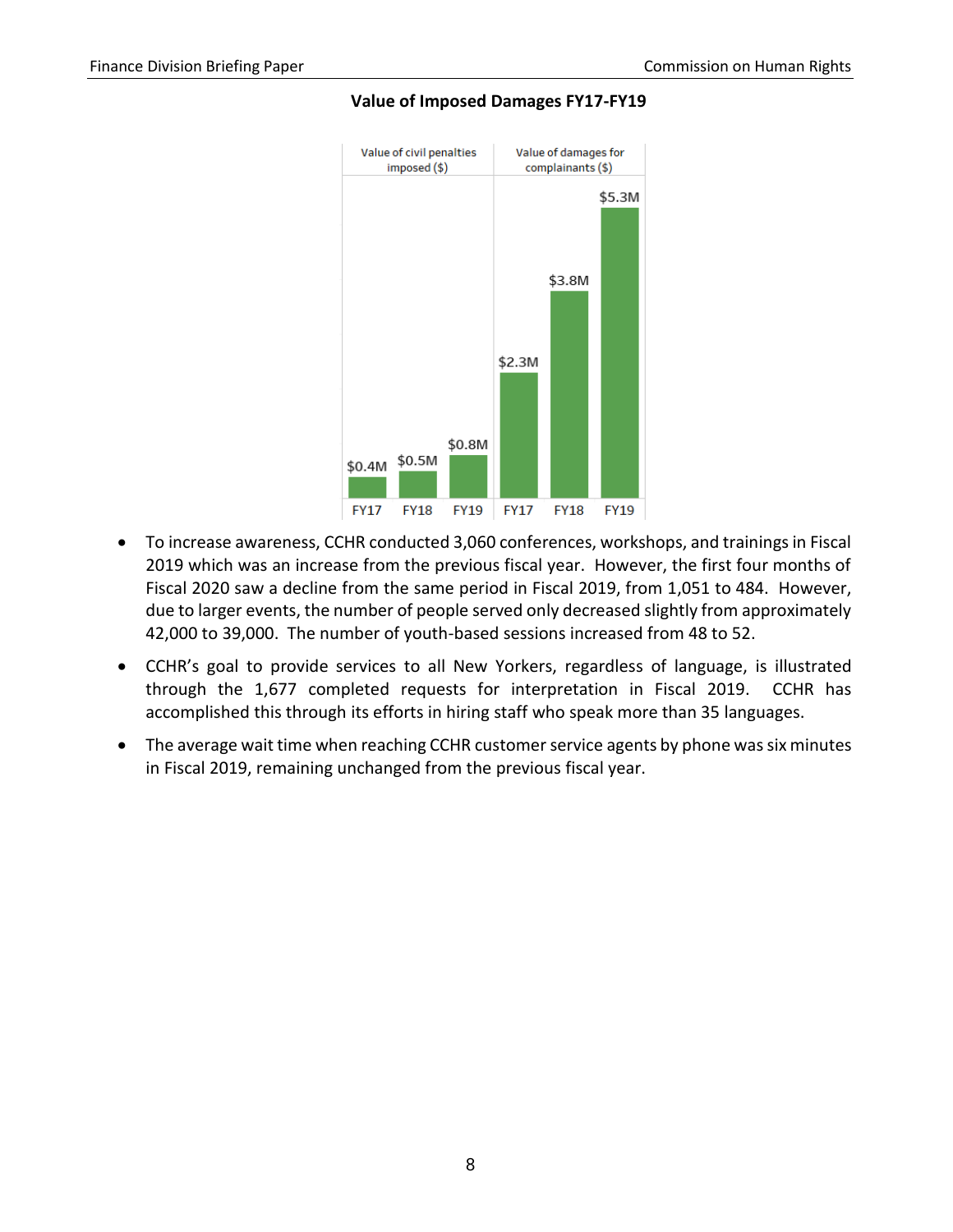# <span id="page-10-0"></span>Appendices

## <span id="page-10-1"></span>**A: Budget Actions in the November and the Preliminary Plans**

|                                                      | <b>FY20</b>                 |                 |                   | <b>FY21</b> |                 |          |  |
|------------------------------------------------------|-----------------------------|-----------------|-------------------|-------------|-----------------|----------|--|
| Dollars in thousands                                 | City                        | <b>Non-City</b> | Total             | City        | <b>Non-City</b> | Total    |  |
| <b>CCHR Budget as of the FY20 Adopted Budget</b>     | \$14,158                    | \$0             | \$14,158          | \$14,142    | \$0             | \$14,142 |  |
| <b>Other Adjustments</b>                             |                             |                 |                   |             |                 |          |  |
| Agency Phone Plan Review                             | $\left  \mathbf{1} \right $ |                 | $\left( 1\right)$ | (3)         |                 | (3)      |  |
| <b>CSBA Collective Bargaining</b>                    | 143                         |                 | 143               | 158         |                 | 158      |  |
| Doris Grant                                          | 47                          |                 | 47                |             |                 |          |  |
| Lease Adjustment                                     |                             |                 |                   |             |                 |          |  |
| <b>TOTAL</b>                                         | 192                         |                 | 192               | 155         |                 | 155      |  |
| <b>CCHR Budget as of the Preliminary FY21 Budget</b> | \$14,350                    | \$0             | \$14,350          | \$14.297    | \$0             | \$14,297 |  |

## <span id="page-10-2"></span>B: CCHR Contract Budget

| <b>CCHR FY21 Preliminary Contract Budget</b> |             |                  |             |                  |
|----------------------------------------------|-------------|------------------|-------------|------------------|
| Dollars in Thousands                         |             |                  |             |                  |
|                                              | <b>FY20</b> | Number of        | <b>FY21</b> | Number of        |
| Category                                     | Adopted     | <b>Contracts</b> | Preliminary | <b>Contracts</b> |
| <b>Printing Contracts</b>                    | \$450       |                  | \$450       |                  |
| Professional Services- Computer Services     | 97          |                  | 97          |                  |
| Contractual Services - General               | 90          |                  | 0           |                  |
| <b>Cleaning Services</b>                     | 14          |                  | 14          |                  |
| Data Processing Equipment                    | 6           |                  | 6           |                  |
| Maintenance and General Repairs              |             | 6                | 5           | 6                |
| Office Equipment Maintenance                 |             |                  | 5           |                  |
| <b>TOTAL</b>                                 | \$668       | 16               | \$578       | 15               |